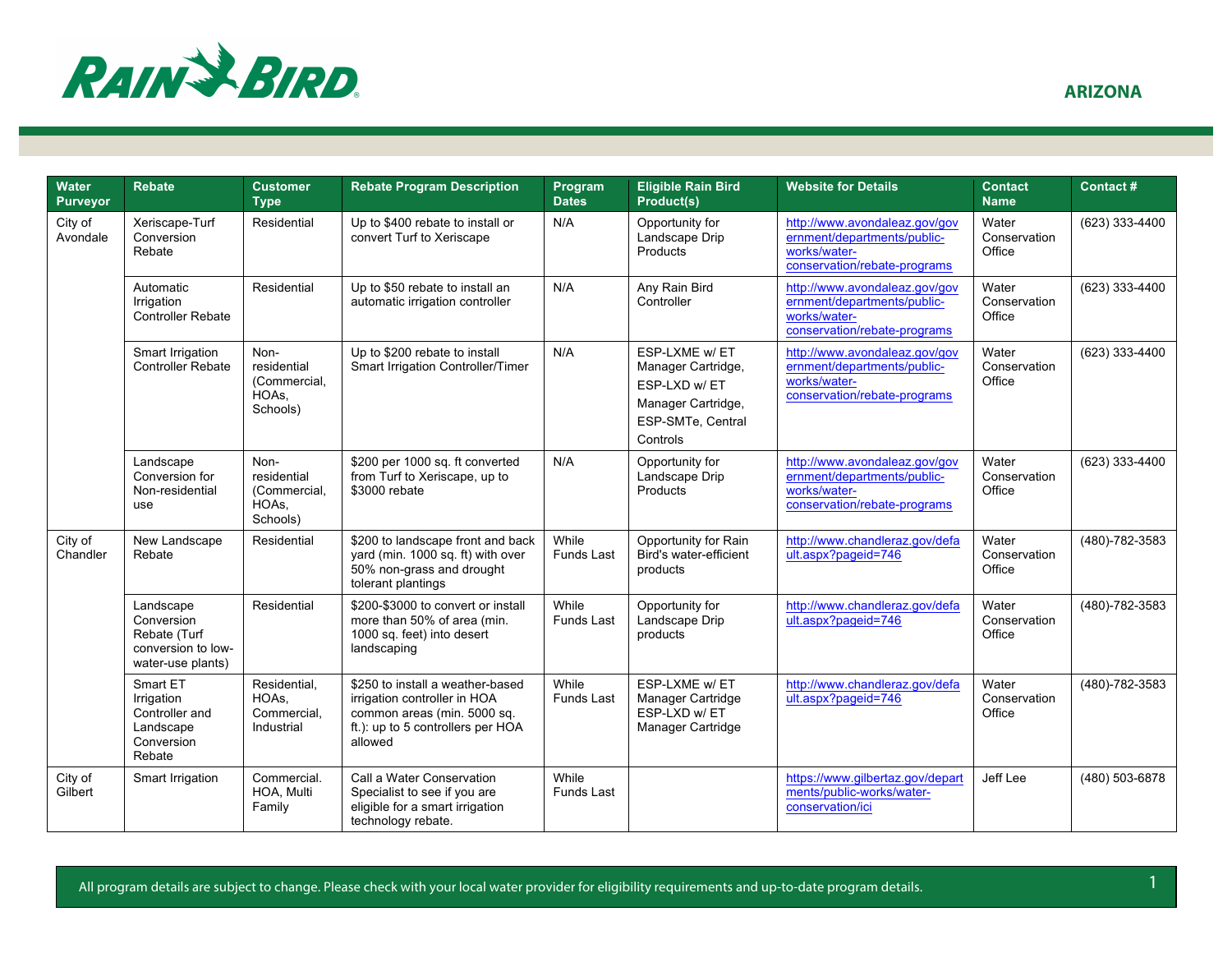

| <b>Water</b><br><b>Purveyor</b> | <b>Rebate</b>                                                                               | <b>Customer</b><br><b>Type</b>                                         | <b>Rebate Program Description</b>                                                                                                                                                                                                                                                                                                                                                                                                                                                                                                                                                     | Program<br><b>Dates</b>    | <b>Eligible Rain Bird</b><br>Product(s)       | <b>Website for Details</b>                                                                           | <b>Contact</b><br><b>Name</b>        | Contact#       |
|---------------------------------|---------------------------------------------------------------------------------------------|------------------------------------------------------------------------|---------------------------------------------------------------------------------------------------------------------------------------------------------------------------------------------------------------------------------------------------------------------------------------------------------------------------------------------------------------------------------------------------------------------------------------------------------------------------------------------------------------------------------------------------------------------------------------|----------------------------|-----------------------------------------------|------------------------------------------------------------------------------------------------------|--------------------------------------|----------------|
| City of<br>Gilbert<br>(cont.)   | <b>Turf Conversion</b>                                                                      | Commercial.<br>HOA, Multi<br>Family                                    | Convert your turf and get a<br>possible rebate up to \$5000. Call<br>for a details and approval first.                                                                                                                                                                                                                                                                                                                                                                                                                                                                                | While<br><b>Funds Last</b> |                                               | https://www.gilbertaz.gov/depart<br>ments/public-works/water-<br>conservation/ici                    | <b>Gilbert Water</b><br>Conservation | (480) 503-6895 |
| City of<br>Glendale             | <b>Existing Home</b><br><b>Conversions (Turf</b><br>conversion to low-<br>water-use plants) | Residential                                                            | Remove 500 sq. feet of grass<br>and replace 75% with state-<br>approved low-water- use plant<br>list: \$150 (500-1500 sq. ft.<br>removed), \$300 (1500-2500 sq.<br>ft. removed), \$450 (2500-3500<br>sq. ft. removed), \$600 (3500-<br>4500 sq. ft. removed), \$750<br>$(4500 + sq.$ ft. removed)                                                                                                                                                                                                                                                                                     | N/A                        | Opportunity for<br>Landscape Drip<br>products | http://www.glendaleaz.com/Wat<br>erConservation/landscaperebat<br>es.cfm                             | Water<br>Conservation<br>Office      | (623) 930-3760 |
|                                 | New Homes (Turf<br>conversion to low-<br>water-use plants)                                  | Residential                                                            | \$200 to install a low-water-use<br>xeriscape landscape. More than<br>50 percent of the total landscape<br>(front and back) must be non-<br>grass. This does not include<br>pools, buildings, patios or<br>driveways as part of the<br>landscaped square footage.<br>Landscaped area must exceed<br>1,000 square feet. Both front and<br>back must be landscaped<br>(unplanted bare soil areas do not<br>qualify). More than 75 percent of<br>trees and shrubs must be on the<br>state's recommended low-water<br>plant list (visit<br>http://www.water.az.gov/ to view<br>the list). | N/A                        | Opportunity for<br>Landscape Drip<br>products | http://www.glendaleaz.com/Wat<br>erConservation/landscaperebat<br>es.cfm                             | Water<br>Conservation<br>Office      | (623) 930-3760 |
|                                 | Non-Residential<br>Cost/Share (Turf<br>conversion to low-<br>water-use plants)              | Homeowner<br>associations.<br>multi-family<br>units, and<br>businesses | Remove 1000 sq. feet of grass:<br>\$1500 for completion of Water<br>Budgeting process + \$150 per sq<br>ft. of turf converted, up to \$3000                                                                                                                                                                                                                                                                                                                                                                                                                                           | N/A                        | Opportunity for<br>Landscape Drip<br>products | http://www.glendaleaz.com/Wat<br>erConservation/landscaperebat<br>es.cfm                             | Water<br>Conservation<br>Office      | (623) 930-3596 |
| City of<br>Mesa                 | Landscape<br>Conversion<br>Rebate (Turf<br>conversion to low-<br>water-use plants)          | Residential                                                            | Remove min. 500 sq. feet of<br>grass and replace with<br>xeriscape: \$500 Rebate. Pre-<br>Approval is required.                                                                                                                                                                                                                                                                                                                                                                                                                                                                       | While<br><b>Funds Last</b> | Opportunity for<br>Landscape Drip<br>products | http://www.mesaaz.gov/resident<br>s/water-<br>conservation/residential-grass-<br>to-xeriscape-rebate | Water<br>Conservation<br>Office      | (480) 644-3306 |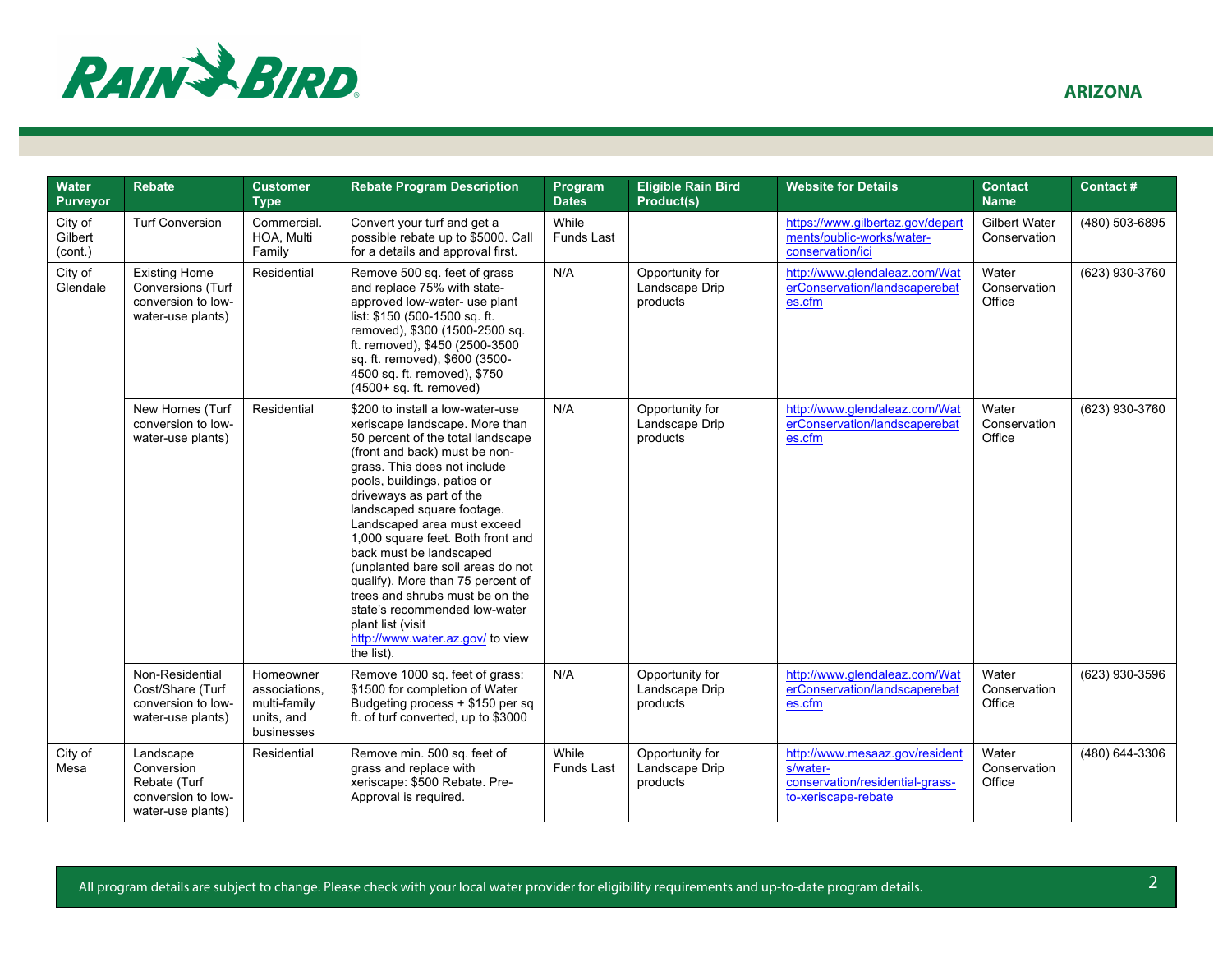

| Water<br><b>Purveyor</b>   | Rebate                                 | <b>Customer</b><br><b>Type</b>         | <b>Rebate Program Description</b>                                                                                                                         | Program<br><b>Dates</b>    | <b>Eligible Rain Bird</b><br>Product(s)                                                                                                                                                                                                           | <b>Website for Details</b>                                                                                          | <b>Contact</b><br><b>Name</b>   | Contact#       |
|----------------------------|----------------------------------------|----------------------------------------|-----------------------------------------------------------------------------------------------------------------------------------------------------------|----------------------------|---------------------------------------------------------------------------------------------------------------------------------------------------------------------------------------------------------------------------------------------------|---------------------------------------------------------------------------------------------------------------------|---------------------------------|----------------|
| City of<br>Mesa<br>(cont.) | Grass to<br>Xeriscape                  | Non<br>Residential<br>Customers        | Remove 10,000+ square feet of<br>grass and replace it with water<br>thrifty landscape receive up to<br>\$5000 rebate.                                     | While<br><b>Funds Last</b> |                                                                                                                                                                                                                                                   | http://www.mesaaz.gov/resident<br>s/water-<br>conservation/commercial-<br>multifamily-grass-to-xeriscape-<br>rebate | Water<br>Conservation<br>Office | (480) 644-3058 |
|                            | WaterSense<br><b>Smart Controller</b>  | <b>Non</b><br>Residential<br>Customers | Rebate 50% of cost, up to \$400<br>each. Qualified Installation of<br>Smart Controller by registered<br>contractor, rebate 50% cost, up<br>to \$150 each. | While<br>Funds Last        | ESP-LXD, ESP-LXME,<br><b>ESP-Smart Controller</b><br>& Weather Station, ET<br>Manager Cartridge, IQ<br><b>Network</b><br>Communication<br>Cartridge, LNK WiFi<br>Module, Simple to Set<br>Smart Controller, ST8<br>Smart Irrigation WiFi<br>Timer | http://www.mesaaz.gov/resident<br>s/water-<br>conservation/commercial-<br>multifamily-grass-to-xeriscape-<br>rebate | Water<br>Conservation<br>Office | (480) 644-3058 |
|                            | <b>High Efficiency</b><br>Nozzles      | <b>Non</b><br>Residential<br>Customers | Rebate \$2 per nozzle with a<br>minimum of 20 nozzles.                                                                                                    | While<br><b>Funds Last</b> |                                                                                                                                                                                                                                                   | http://www.mesaaz.gov/resident<br>s/water-<br>conservation/commercial-<br>multifamily-grass-to-xeriscape-<br>rebate | Water<br>Conservation<br>Office | (480) 644-3058 |
|                            | Pressure<br><b>Regulating Body</b>     | <b>Non</b><br>Residential<br>Customers | Rebate 50% of cost, up to \$4<br>each, minimum 20.                                                                                                        | While<br><b>Funds Last</b> |                                                                                                                                                                                                                                                   | http://www.mesaaz.gov/resident<br>s/water-<br>conservation/commercial-<br>multifamily-grass-to-xeriscape-<br>rebate | Water<br>Conservation<br>Office | (480) 644-3058 |
|                            | Valve Pressure<br>Regulator            | <b>Non</b><br>Residential<br>Customers | 50% of cost, up to \$100                                                                                                                                  | While<br><b>Funds Last</b> |                                                                                                                                                                                                                                                   | http://www.mesaaz.gov/resident<br>s/water-<br>conservation/commercial-<br>multifamily-grass-to-xeriscape-<br>rebate | Water<br>Conservation<br>Office | (480) 644-3058 |
|                            | <b>Smart Controller</b><br>Flow Sensor | <b>Non</b><br>Residential<br>Customers | Rebate 50% of cost, up to \$400<br>each.                                                                                                                  | While<br><b>Funds Last</b> |                                                                                                                                                                                                                                                   | http://www.mesaaz.gov/resident<br>s/water-<br>conservation/commercial-<br>multifamily-grass-to-xeriscape-<br>rebate | Water<br>Conservation<br>Office | (480) 644-3058 |

**ARIZONA**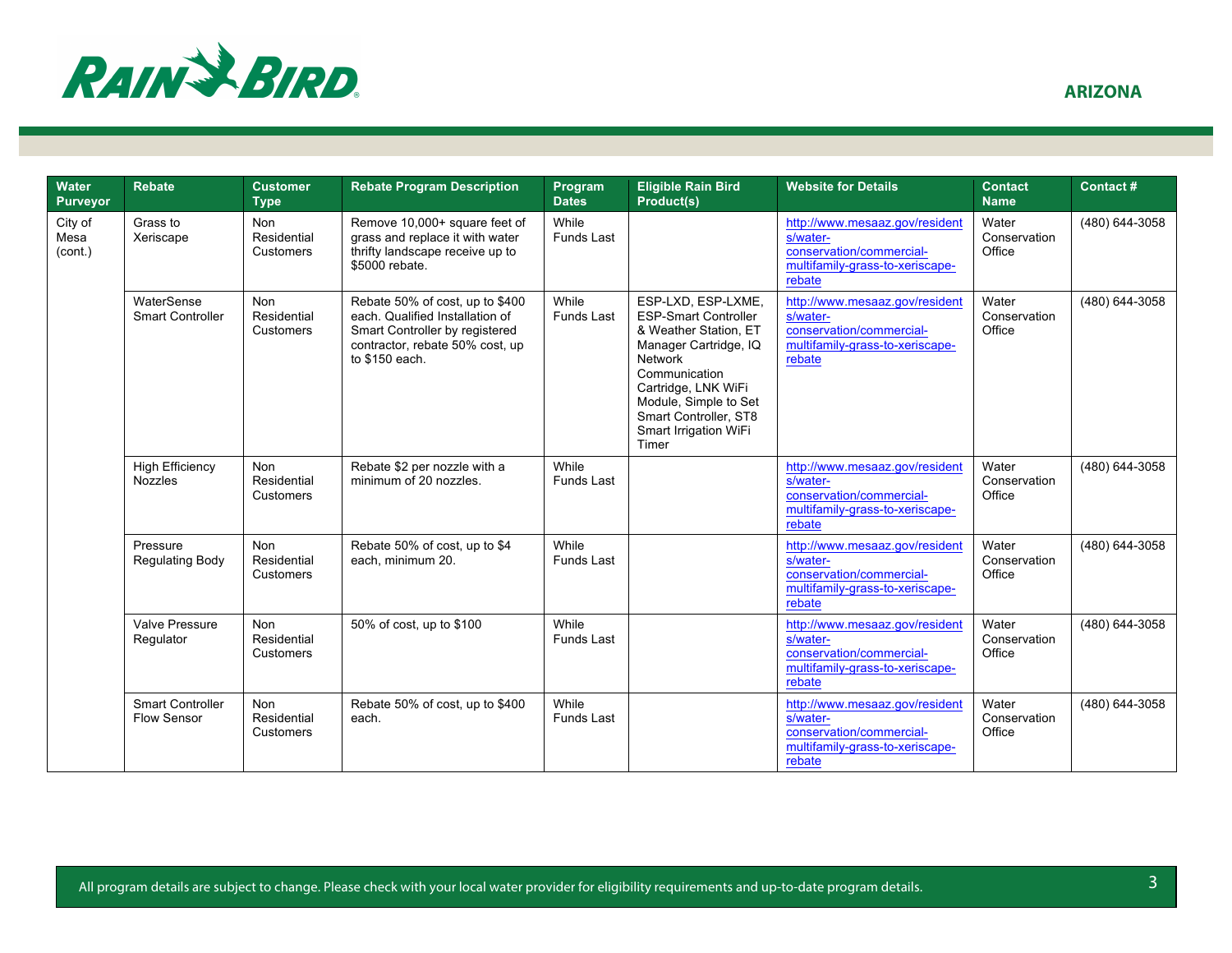

| Water<br><b>Purveyor</b>   | <b>Rebate</b>                           | <b>Customer</b><br><b>Type</b>      | <b>Rebate Program Description</b>                                                                                                                                                                                              | Program<br><b>Dates</b>                      | <b>Eligible Rain Bird</b><br>Product(s)       | <b>Website for Details</b>                                                                                                                                | <b>Contact</b><br><b>Name</b>   | Contact#       |
|----------------------------|-----------------------------------------|-------------------------------------|--------------------------------------------------------------------------------------------------------------------------------------------------------------------------------------------------------------------------------|----------------------------------------------|-----------------------------------------------|-----------------------------------------------------------------------------------------------------------------------------------------------------------|---------------------------------|----------------|
| City of<br>Mesa<br>(cont.) | Rain Sensor                             | Non<br>Residential<br>Customers     | Rebate 50% of cost, up to \$100<br>each.                                                                                                                                                                                       | While<br>Funds Last                          |                                               | http://www.mesaaz.gov/resident<br>s/water-<br>conservation/commercial-<br>multifamily-grass-to-xeriscape-<br>rebate                                       | Water<br>Conservation<br>Office | (480) 644-3058 |
| City of<br>Peoria          | Smart Irrigation<br>Controller          | Residential &<br>Commercial         | Customer account will be<br>credited up to \$250 for actual<br>cost of controller.                                                                                                                                             | While<br><b>Funds Last</b>                   |                                               | https://www.peoriaaz.gov/gover<br>nment/departments/public-<br>works-and-utilities/water/water-<br>conservation/rebate-<br>programs/irrigation-controller | City of Peoria                  | (623) 773-7160 |
|                            | Xeriscape<br>Conversion                 |                                     | <b>Existing Homes: Customer</b><br>account credit up to \$1650 by<br>converting high water use<br>landscaping to Xeriscape. New<br>Homes: customer account credit<br>up to \$150.                                              | While<br><b>Funds Last</b>                   |                                               | https://www.peoriaaz.gov/gover<br>nment/departments/public-<br>works-and-utilities/water/water-<br>conservation/rebate-<br>programs/irrigation-controller | City of Peoria                  | (623) 773-7160 |
| City of<br>Scottsdale      | <b>Turf Removal</b>                     | Residential                         | Option 1: \$0.25 per sq. ft. for turf<br>removal only up to max amount<br>of \$1500 OR<br>Option 2: \$0.50 per sq. ft. for turf<br>removal with installation of low-<br>water-use plants at 50% canopy<br>coverage at maturity | Program<br>starts July<br>1, 2018            | Opportunity for<br>Landscape Drip<br>products | http://www.scottsdaleaz.gov/wat<br>er/rebates                                                                                                             | Water<br>Conservation<br>Office | (480) 312-5650 |
|                            | <b>Turf Removal for</b><br>Common Areas | Residential                         | Removal of warm season turf,<br>rebate \$0.50 per sq ft, up to<br>\$1500                                                                                                                                                       | Program<br>starts July<br>1, 2018            | Opportunity for<br>Landscape Drip<br>products | http://www.scottsdaleaz.gov/Wa<br>ter/Conservation/Rebates                                                                                                | Water<br>Conservation<br>Office | (480) 312-5650 |
|                            | Irrigation<br>Controller                | Residential &<br>Commercial         | Rebate of actual purchase price,<br>up to \$250.                                                                                                                                                                               | Application<br>Deadline<br>April 30,<br>2018 |                                               | http://www.scottsdaleaz.gov/wat<br>er/rebates                                                                                                             | Water<br>Conservation<br>Office | (480) 312-5650 |
|                            | <b>Turf Removal</b>                     | Commercial,<br>HOA. Multi<br>Family | Remove warm season turf: 25%<br>of conversion cost, up to \$5000                                                                                                                                                               | Program<br>starts July<br>1,2018             |                                               | http://www.scottsdaleaz.gov/Wa<br>ter/Conservation/Rebates                                                                                                | Water<br>Conservation<br>Office | (480) 312-5650 |